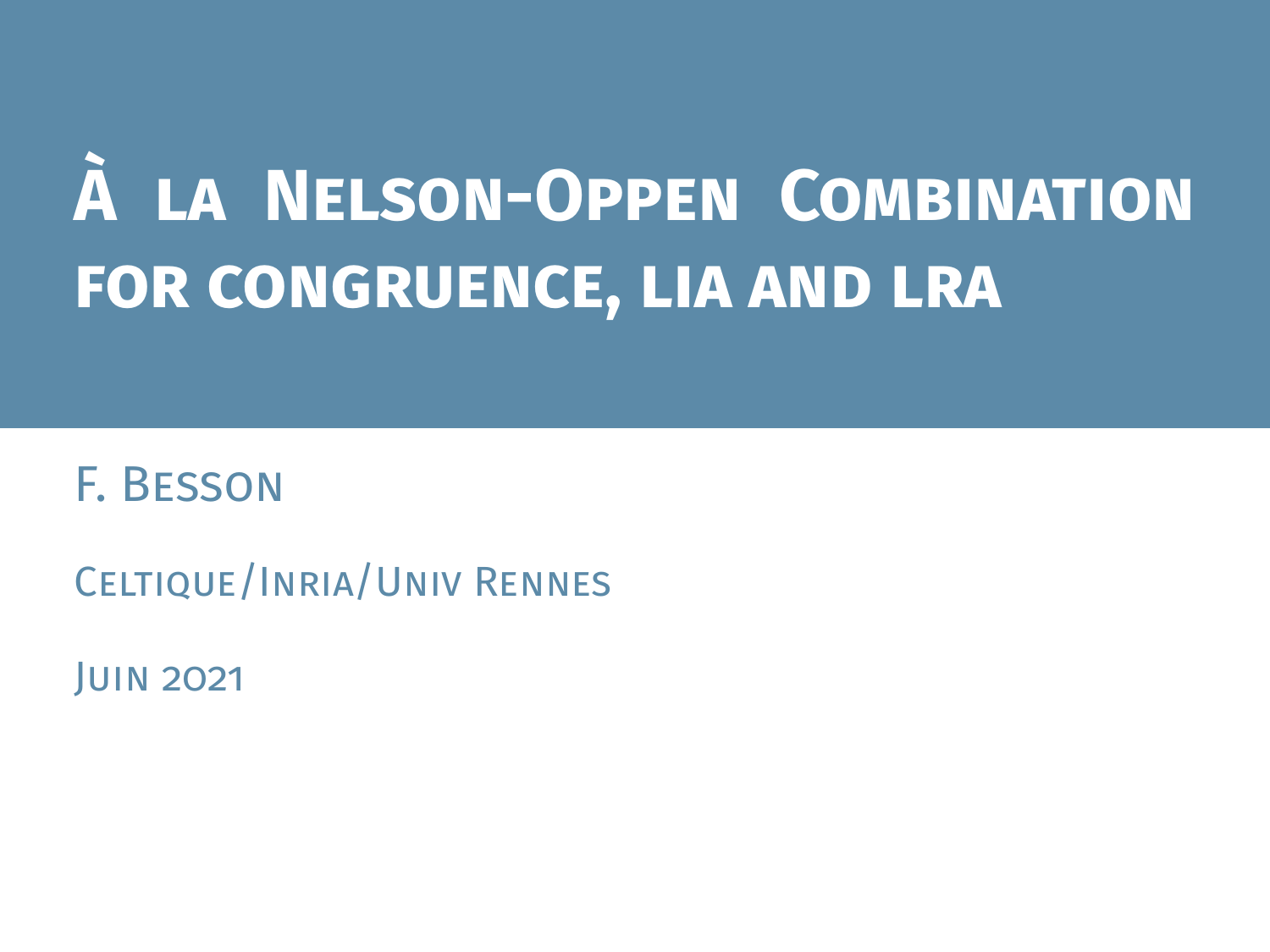#### For limited fragments, decision procedures are available

- congruence: EUF + constructor
- $\blacksquare$  lia: linear integer arithmetic
- **1** 1 ra: linear real arithmetic

No support for combination EUF+LIA+LRA is *also* decidable /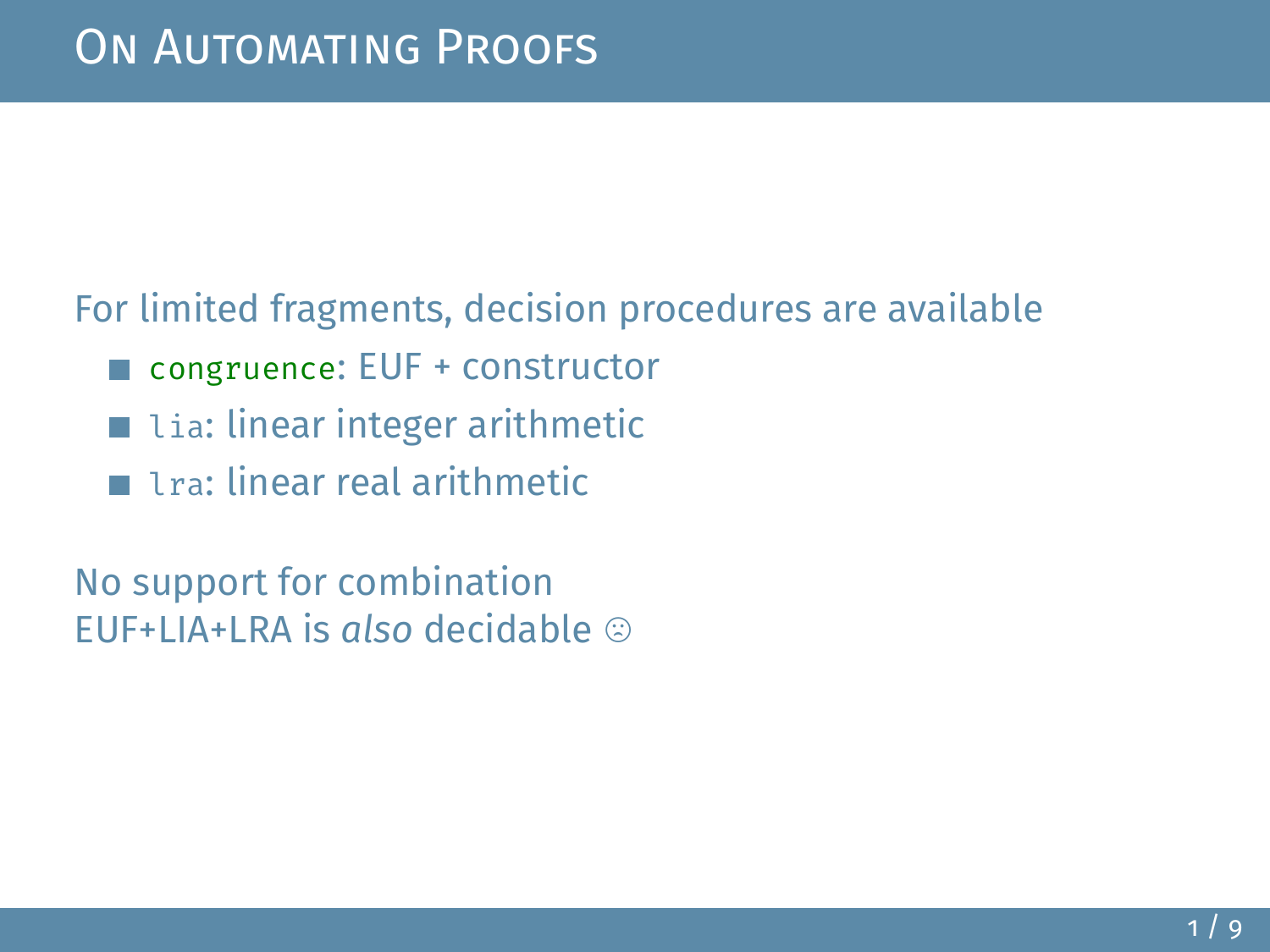```
Goal \forall (x y: Z) (P:Z -> Prop),
     x :: nil = y + 1 :: nil ->P (x - y) ->
     P 1.
Proof.
 intros.
 assert (x = y + 1) by congruence.
 assert (x - y = 1) by lia.
 congruence.
Qed.
```
Could we automate such proofs?

Yes! Instance of Nelson-Oppen combination scheme.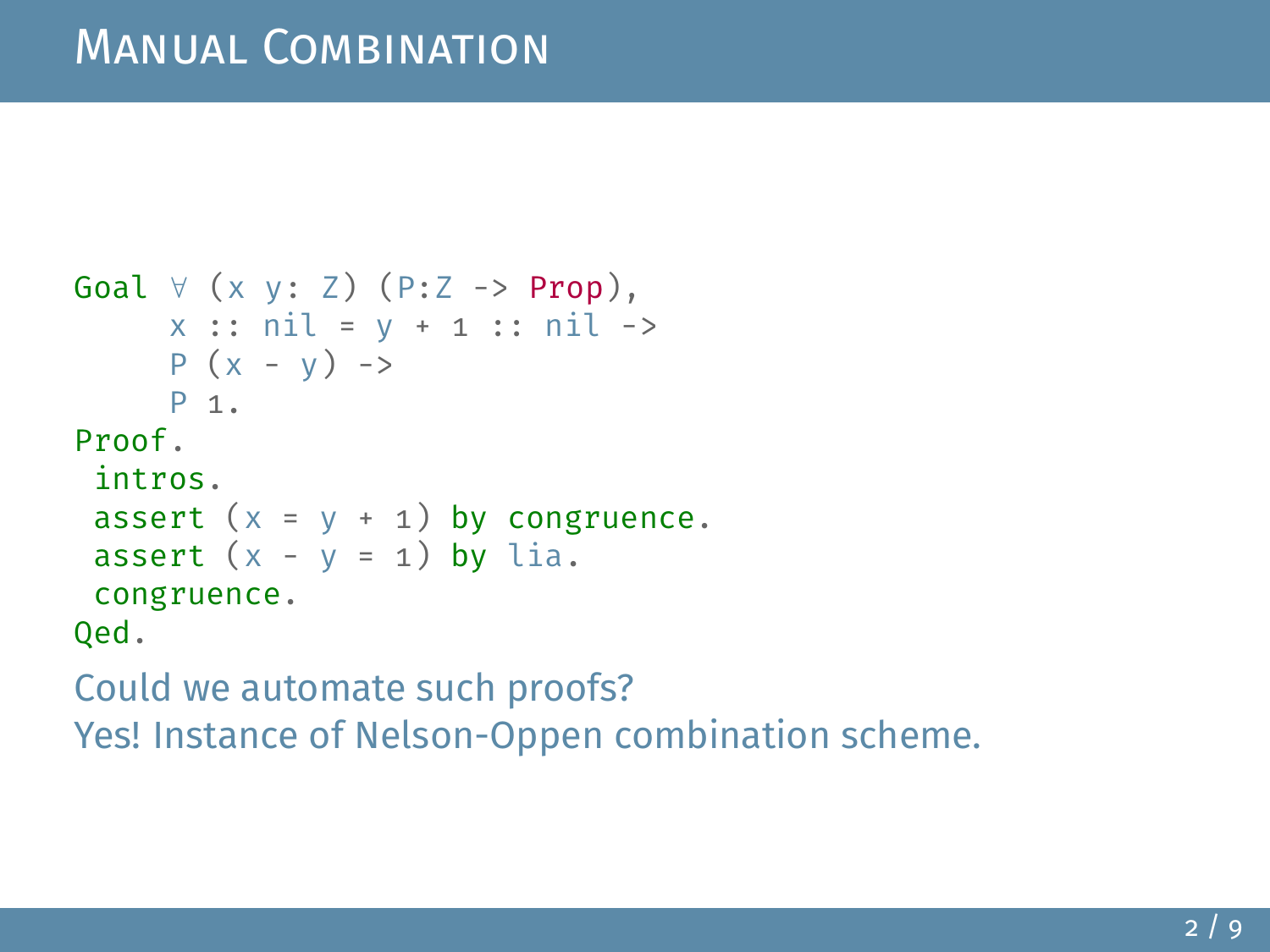#### A Nelson-Oppen combination scheme

■ Parametrised *purification* engine Generic equality exchange engine  $\overline{\phantom{a}}$ **Black-box call to existing tactics** A combination for EUF+LIA and EUF+LRA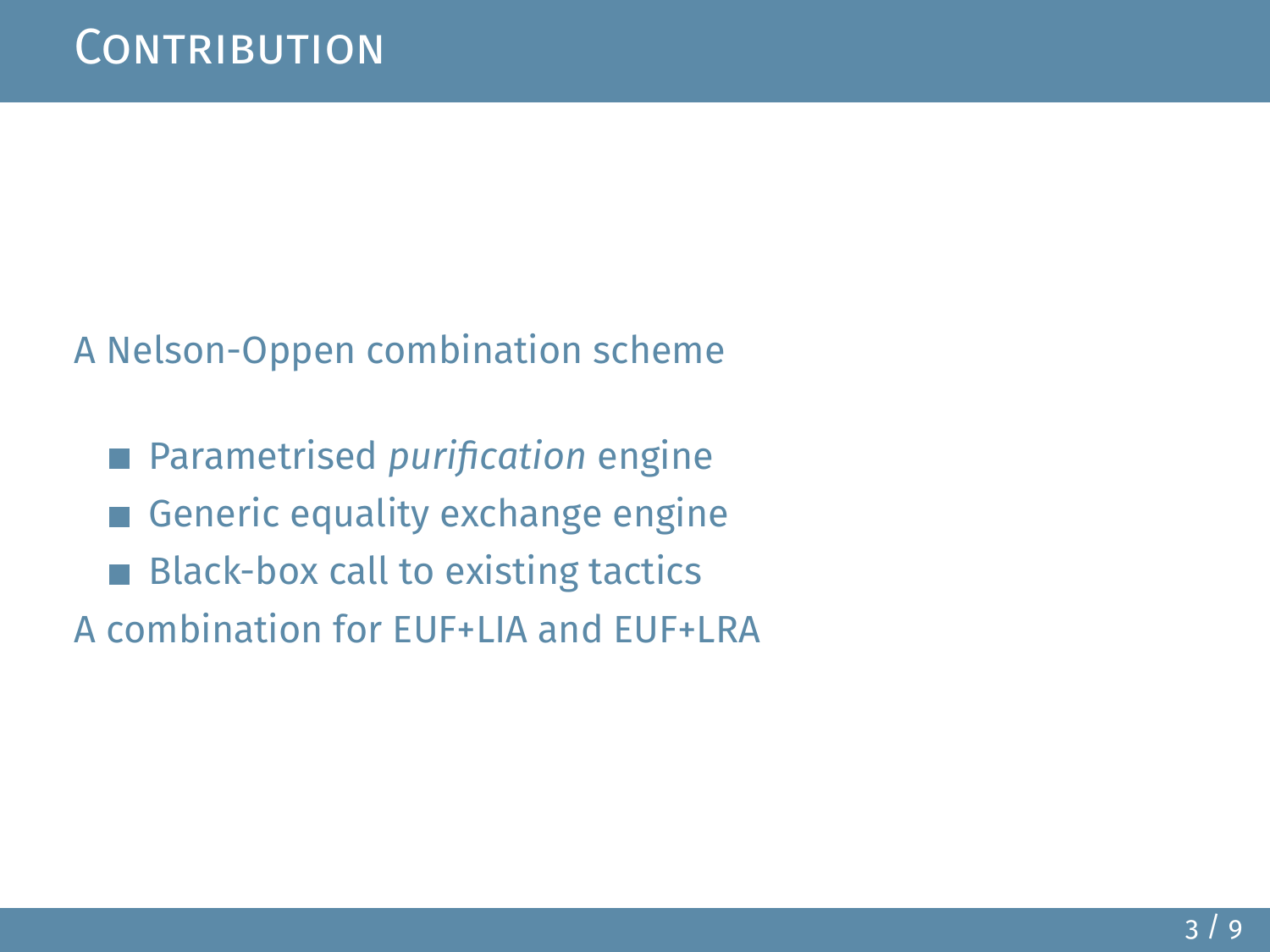- 1. Theories only share the equality symbol
- 2. Iterative exchange of equalities

There are conditions for completeness: convex, stably infinite. EUF  $\checkmark$  LRA  $\checkmark$  LIA (non-convex)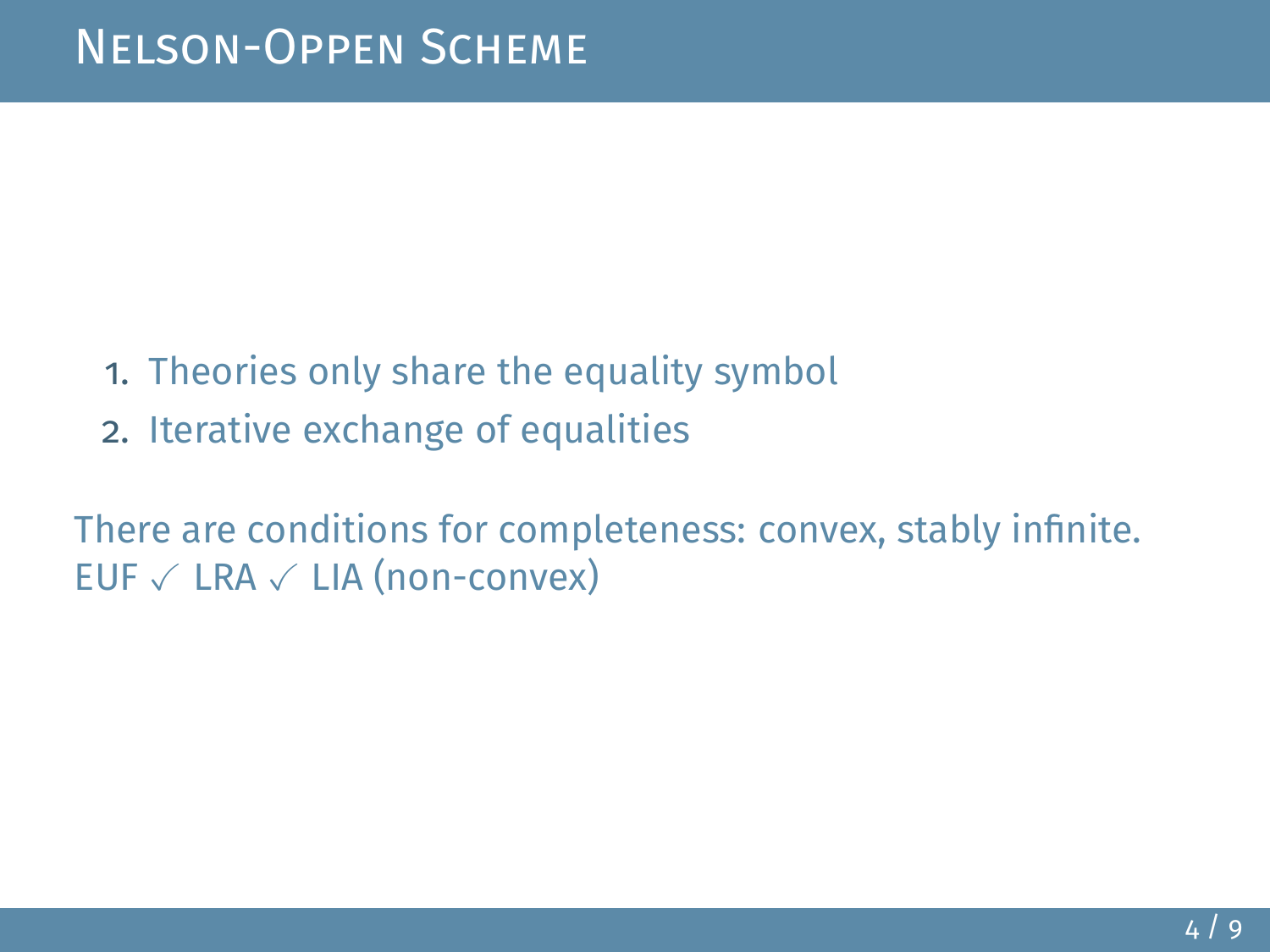A theory is identified by a signature.  $\Rightarrow$  We use type-classes to define symbols.

Class TheoryType(Tid:Type)(T:Type):Type. Class TheorySig(Tid:Type){T:Type}(Op:T):Type.

■ Tid is a theory identifier *e.g.*, ZarithThy : Type.

TheoryType *e.g.,* Z.

TheorySig *e.g.,* Z.add.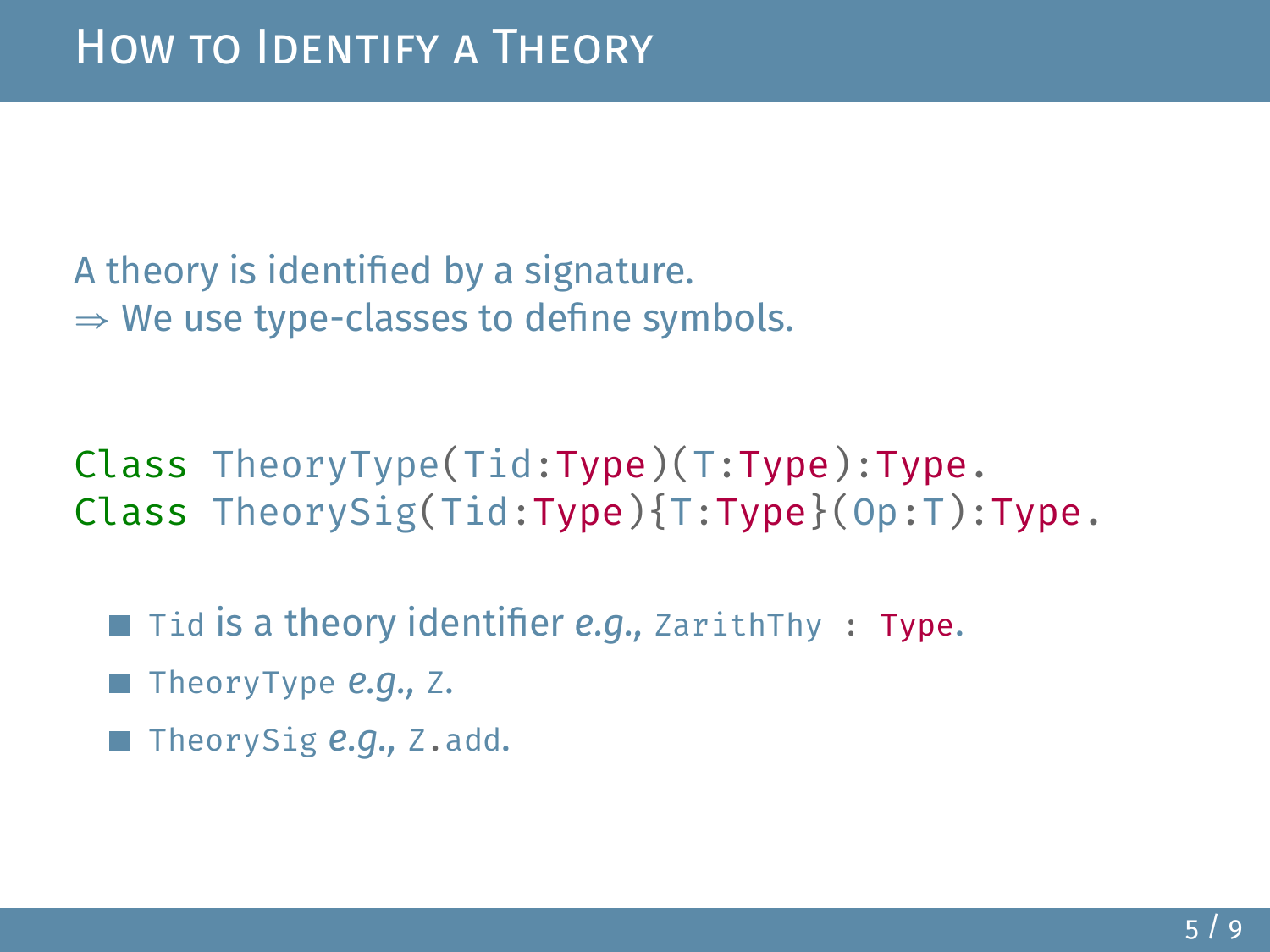Definition (Pure Term)

A *pure* term belongs to a single theory.

Purification introduces fresh names and equations.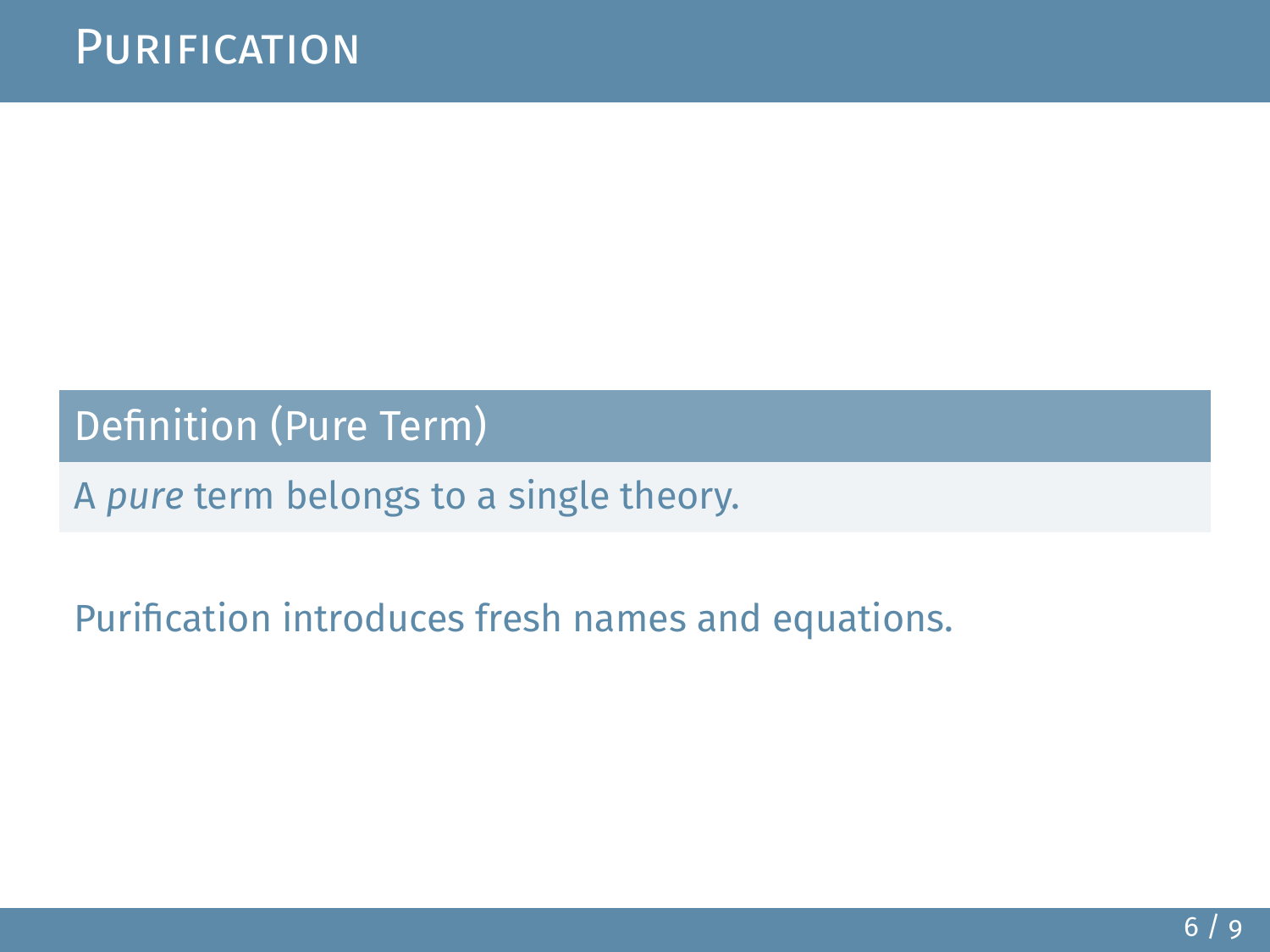## Exchange of equalities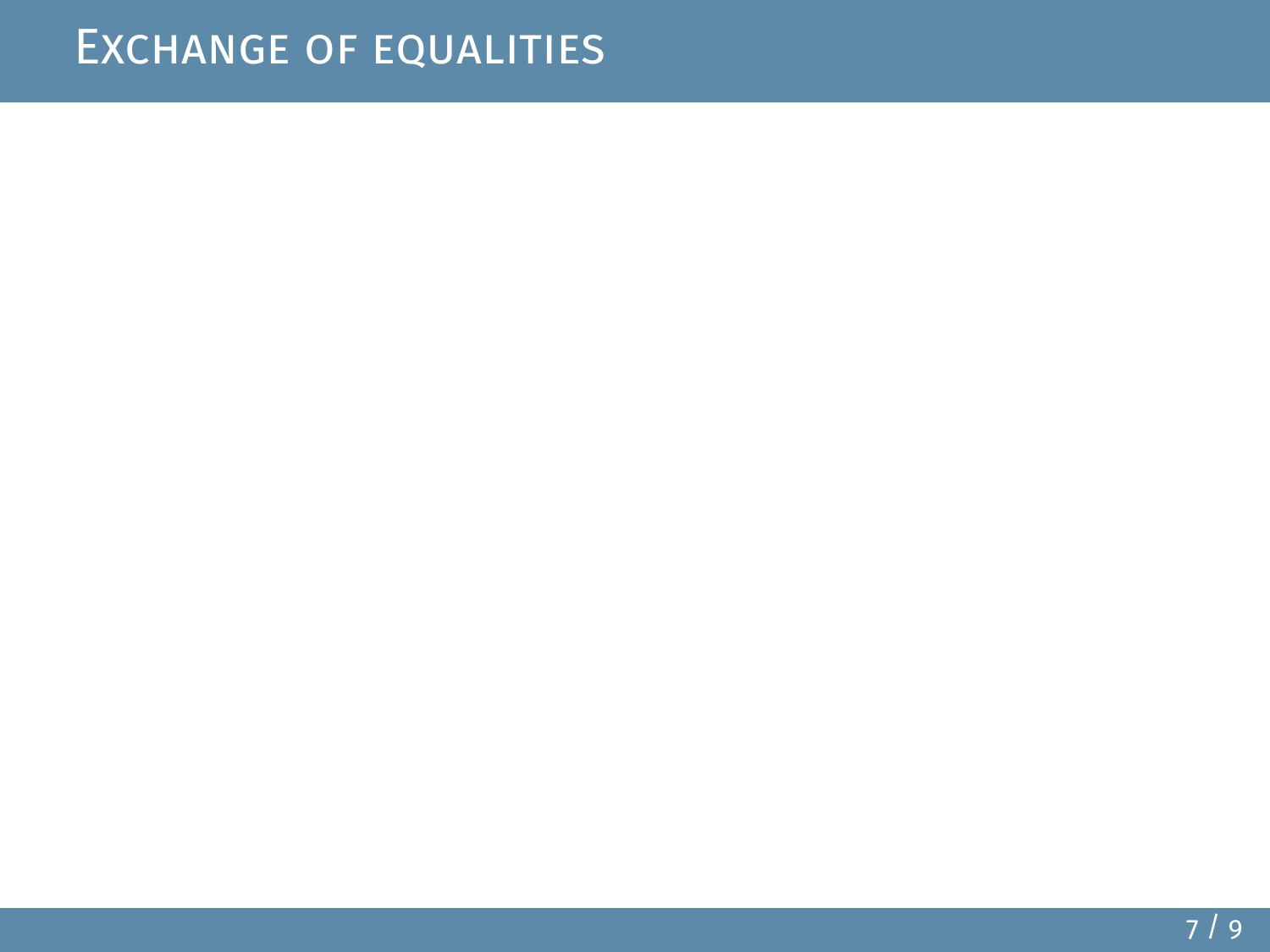## **LIMITATIONS**